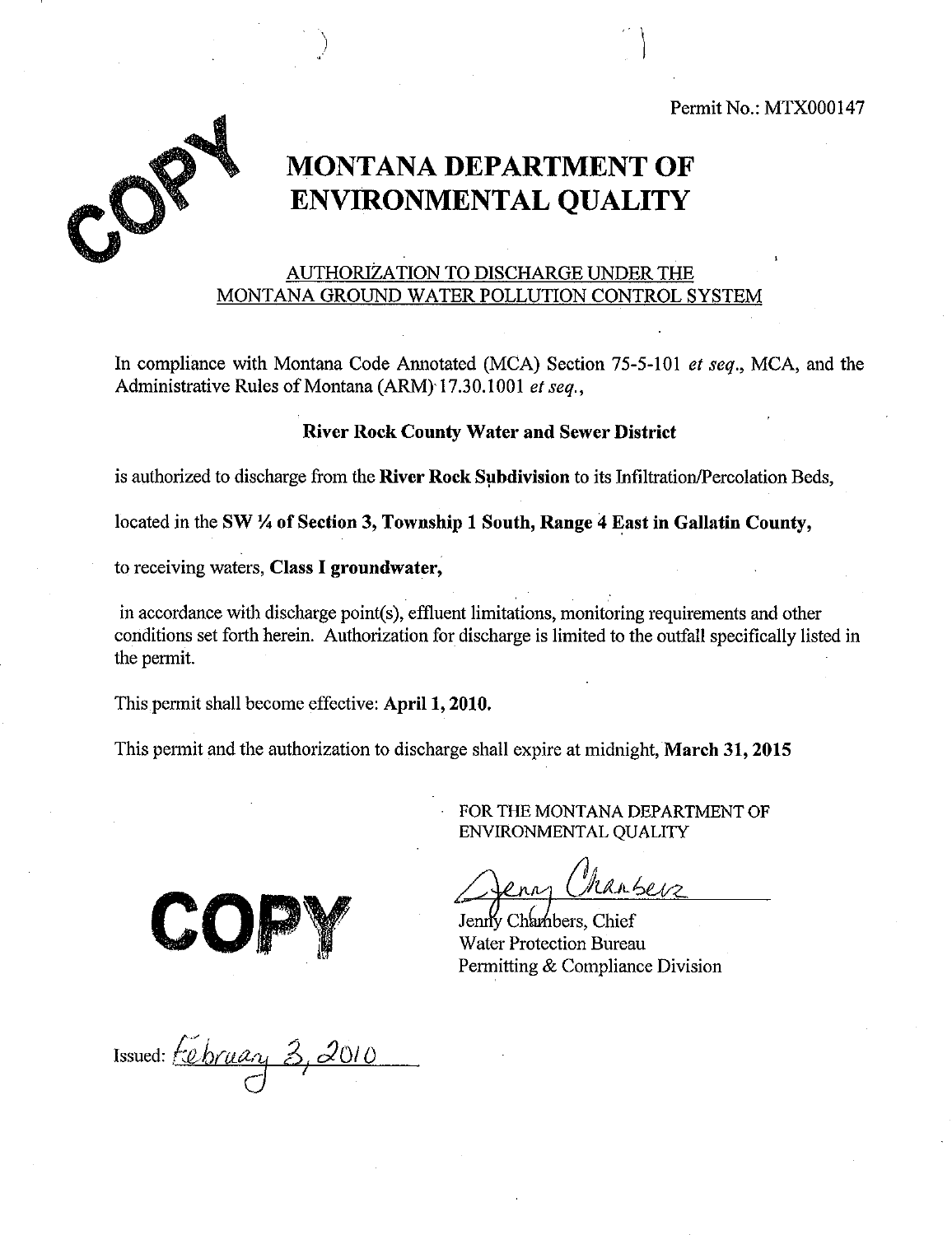Part I Page 2 of 24 Permit No.: MTX000147

## **TABLE OF CONTENTS**

| - I. - |              |  |  |
|--------|--------------|--|--|
|        |              |  |  |
|        | $\mathbf{B}$ |  |  |
|        |              |  |  |
|        |              |  |  |

Cover Sheet—Issuance and Expiration Dates

|     | Β.             |  |
|-----|----------------|--|
|     | C.             |  |
|     | D.             |  |
|     | Е.             |  |
| II. |                |  |
|     | А.             |  |
|     | В.             |  |
|     | C.             |  |
|     | D.             |  |
|     | Е.             |  |
|     | F.             |  |
|     | G.             |  |
|     | Η.             |  |
|     | I.             |  |
|     | J <sub>r</sub> |  |
|     | K.             |  |
| Ш.  |                |  |
|     |                |  |
|     | А.             |  |
|     | <b>B.</b>      |  |
|     | C.             |  |
|     | D.             |  |
|     | Е.             |  |
|     | F.             |  |
|     | G.             |  |
|     | Η.             |  |
| IV. |                |  |
|     | А.             |  |
|     | <b>B.</b>      |  |
|     | C.             |  |
|     | D.             |  |
|     | Е.             |  |
|     | $\mathbf{F}$ . |  |
|     | G.             |  |
|     | Н.             |  |
|     | I.             |  |
|     | J.             |  |
|     | K.             |  |
|     | L.             |  |
|     | М.             |  |
|     | N.             |  |
|     | 0.             |  |
|     | Ρ.             |  |
|     |                |  |

**VI. DEFINITIONS 22** 

**V. SPECIAL CONDITIONS 21**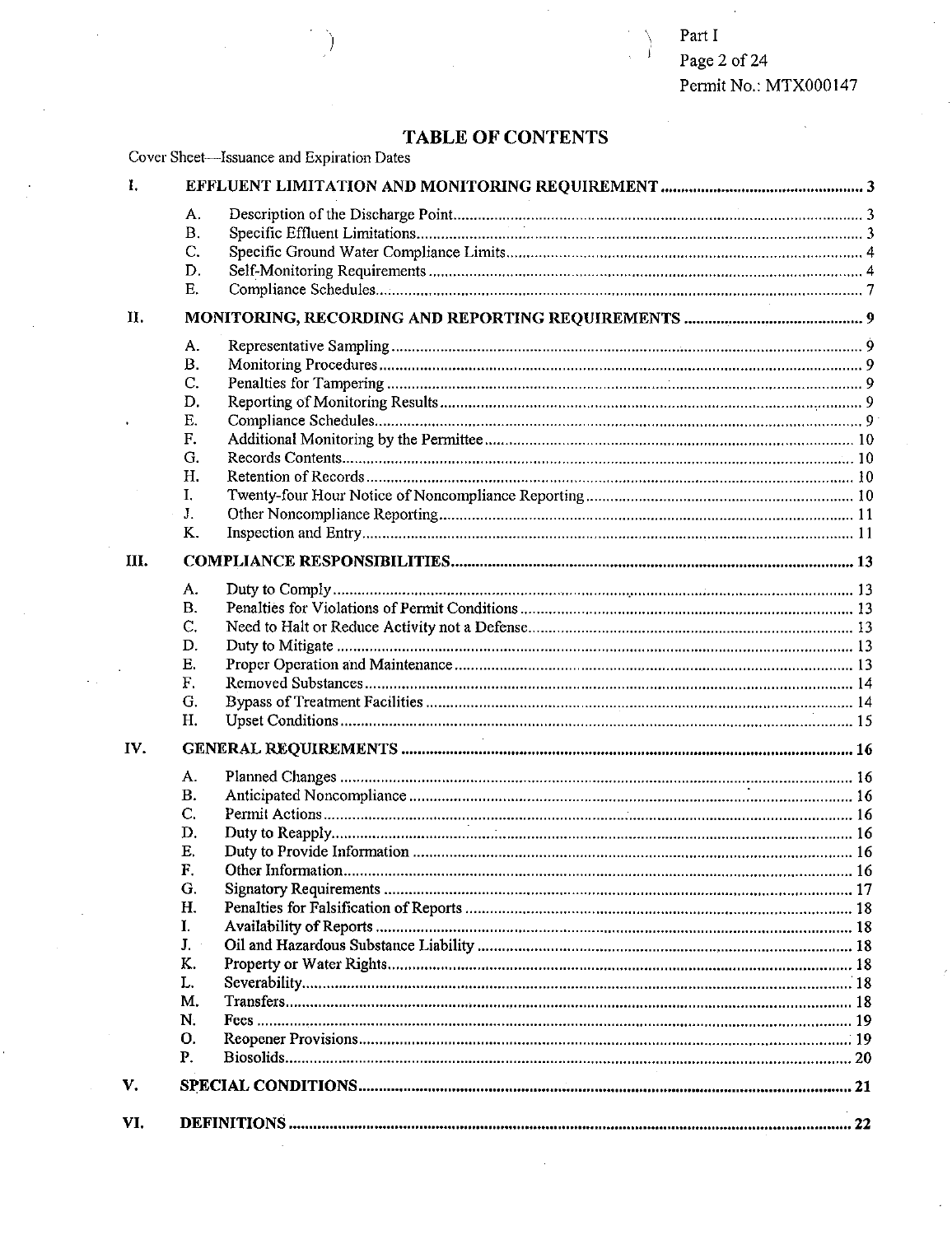Part I Page 3 of 24 Permit No.: MTX000147

### **I. EFFLUENT LIMITATION AND MONITORING REQUIREMENT**

#### **A. Description of the Dischame Point**

The authorization to discharge provided under this permit is limited to the outfalls that are specifically designated below as the discharge locations. Discharges at any location not authorized under an MGWPCS permit is a violation of the Montana Water Quality Act and could subject the person(s) responsible for such discharge to penalties under the Act. Knowingly discharging from an unauthorized location or failing to report an unauthorized discharge within a reasonable time from first learning of an unauthorized discharge could subject such person to criminal penalties as provided under Section 75-5-632 of the Montana Water Quality Act.

#### **Outfall**

Serial Number Description of Discharge Point

001 The discharge is from up to eight infiltration/percolation (IP) beds discharging domestic wastewater at a design rate of 374,000 gpd from the River Rock Subdivision. The wastewater will receive treatment in two aerated lagoons prior to discharge to ground water via the infiltration/percolation (IP) beds. Outfall 001 is located at 45° 46' 44" North latitude and 111° 13' 24" West longitude, situated near the northwest corner of the subdivision. The Department has granted a source-specific ground water mixing zone pursuant to [ARM 17.30.518] extending from the source for a distance of 400 feet downgradient in a N29°E direction.

#### **B. Specific Effluent Limitations**

Effective immediately and lasting through the term of the permit, the quality of effluent discharged by the facility shall, at a minimum, meet the limitations set forth in Table l except as described in Part I.E. (compliance schedule) of this permit.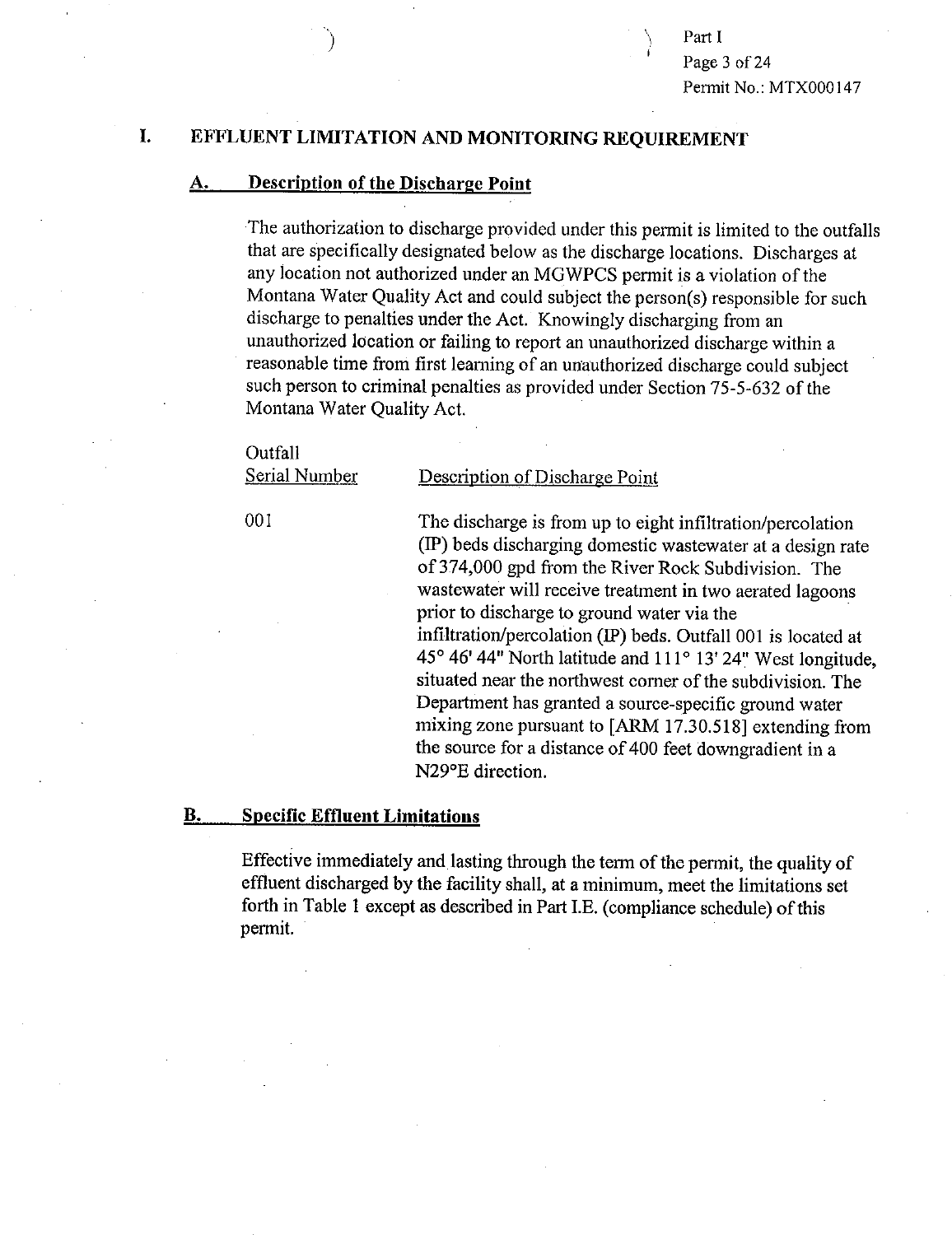Part I Page 4 of 24 Permit No.: MTX000147

| Table 1. Rumeric Emiliem Linnis for Outlan 601 |                                        |  |  |  |
|------------------------------------------------|----------------------------------------|--|--|--|
| Parameter <sup>(1)</sup>                       | <b>Effluent Limit (units as noted)</b> |  |  |  |
| CBOD <sub>5</sub> <sup>(2)</sup>               | $85\%$ removal <sup>(3)</sup>          |  |  |  |
| pH                                             | $6.0 - 9.0$ s.u.                       |  |  |  |
| Total Inorganic Nitrogen (as $N^{(4)}$ )       | 91.1 lb/day <sup>(5)(6)</sup>          |  |  |  |
| <b>Effluent Flow Rate</b>                      | 374,000 gallons per day (maximum flow) |  |  |  |

#### **Table 1. Numeric Effluent Limits for Outfall 001**

(1) See definitions in Part VI of this permit.<br>
(2) CBOD<sub>5</sub> – Five-day carbonaceous biolog

 $\text{CBOD}_5$  – Five-day carbonaceous biological oxygen demand.

(3) The arithmetic mean of the values for effluent samples collected in a period of 30 consecutive days shall not exceed 15% of the arithmetic mean of the values for influent samples collected at approximately the same times during the same period (85% removal).

(4) Total Inorganic Nitrogen (TIN) is the sum of nitrate, nitrite, and ammonia (as N).

(5) Calculations based on the 30-day average values of flow and concentration.

(6) Calculations based on the average values of design flow and concentration for the specified time period. Equation is Load (lb/d) = flow (gpd) x concentration (mg/L) x  $8.34 \times 10^{-6}$ .

#### **C. Specific Ground Water Compliance Limits**

Effective immediately and lasting through the term of the permit, the ground water shall not exceed the water quality compliance limits at MW-1 and MW-2 shown in Table 2 except as described in Part I.E. (compliance schedule) of this permit.

| Table 2. Ground Water Compliance Limits for Monitoring Wells MW-1 and MW-2 |  |  |  |  |  |
|----------------------------------------------------------------------------|--|--|--|--|--|
|----------------------------------------------------------------------------|--|--|--|--|--|

| <b>Parameter</b>                                         | Instantaneous Maximum'                                                                                                  |
|----------------------------------------------------------|-------------------------------------------------------------------------------------------------------------------------|
| Escherichia Coliform (e-coli) Bacteria, organisms/100 ml | Less than 1                                                                                                             |
| Nitrate (as N), mg/L                                     | 10.3<br>continues and chief in the series of the control of the control of the control of the control of the control of |

(1) See definitions, Part VI of this permit.

#### **D. Self-Monitoring Requirements**

1. As a minimum, upon the effective date of this permit, the constituents in Table 3 shall be monitored at the frequency and with the type of measurement indicated; samples or measurements shall be representative of the volume and nature of the monitored discharge. Effluent monitoring shall be conducted in a location (location C2 as shown in Attachment 2B of the statement of basis) after all treatment in the lagoon cells is complete and prior to discharge in the IP beds.

2. The reporting period for the constituents in Table 3 is monthly.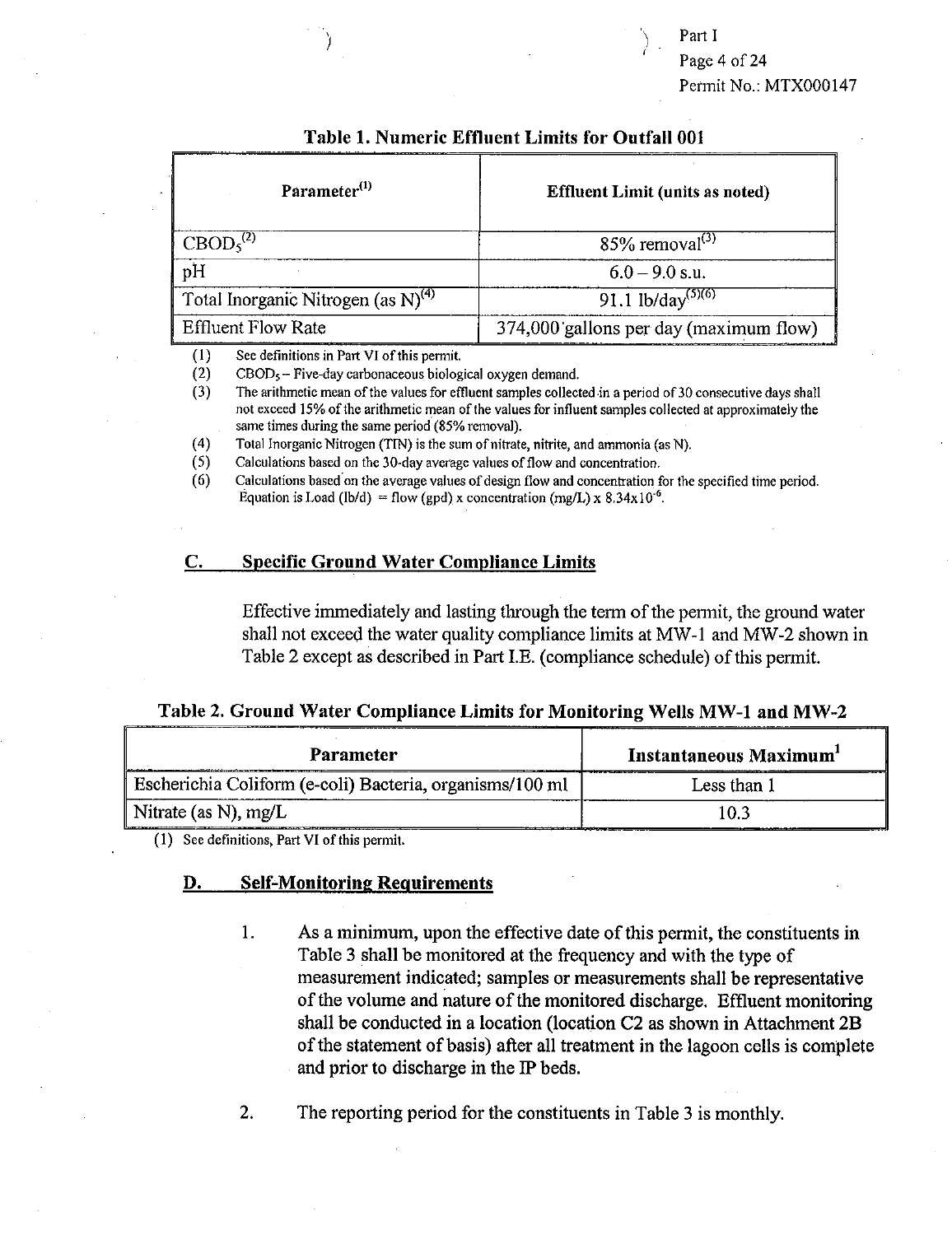- 3. An effluent flow meter was installed in April 2008. The flow monitoring device is an ultrasonic echo ranging type open channel flow meter (weirtype).
- 4. The TN and total phosphorus (TP) loads shall be calculated monthly using the monthly averages for flow and concentration using the following equations:
	- TN (lb/d) = TN(mg/L) x flow (gpd) x 8.34 x 10<sup>-6</sup>

TP (lb/d) = TP(mg/L) x flow (gpd) x 8.34 x 10<sup>-6</sup>

| Parameter <sup>(1)</sup>                                                     | Frequency     | Sample Type <sup>(2)</sup>    |  |
|------------------------------------------------------------------------------|---------------|-------------------------------|--|
| Effluent Flow Rate, $\text{gpd}^{(3)}$                                       | Continuous    | Continuous                    |  |
| pH, s.u.                                                                     | Monthly       | Grab                          |  |
| Total Suspended Solids (TSS), mg/L                                           | Monthly       | Grab/Composite <sup>(4)</sup> |  |
| Five-day Carbonaceous Biological Oxygen<br>Demand (CBOD <sub>5</sub> ), mg/L | Monthly       | Grab/Composite <sup>(4)</sup> |  |
| Chloride, mg/L                                                               | Monthly       | Grab/Composite <sup>(4)</sup> |  |
| Escherichia Coliform (e-coli) Bacteria,<br>organisms/100 ml                  | Monthly       | Grab                          |  |
| Total Phosphorus as $P^{(5)}$ , mg/L                                         | Monthly       | Grab/Composite <sup>(4)</sup> |  |
| Nitrate (as N), mg/L                                                         | Monthly       | Grab/Composite <sup>(4)</sup> |  |
| Nitrite (as N), mg/L                                                         | Monthly       | Grab/Composite <sup>(4)</sup> |  |
| Ammonia (as N), mg/L                                                         | Monthly       | Grab/Composite <sup>(4)</sup> |  |
| Total Kjeldahl Nitrogen (as N), mg/L                                         | Monthly       | Grab/Composite <sup>(4)</sup> |  |
| Total Nitrogen <sup>(6)</sup> , mg/L                                         | Monthly       | Calculated                    |  |
| Total Inorganic Nitrogen (as $N^{(7),(8)}$ , mg/L                            | Monthly       | Calculated                    |  |
| Total Phosphorus, lb/day <sup>(8)</sup>                                      | Monthly       | Calculated                    |  |
| Total Nitrogen, lb/day <sup>(8)</sup>                                        | Monthly       | Calculated                    |  |
| Total Inorganic Nitrogen (as $N^{(7),(8)}$ , lb/day                          | Monthly       | Calculated                    |  |
| Oil & Grease, mg/L                                                           | Semi-annually | Grab/Composite <sup>(4)</sup> |  |
| Total Phenols, mg/L                                                          | Semi-annually | Grab/Composite <sup>(4)</sup> |  |
| Arsenic, dissolved, mg/L                                                     | Semi-annually | Grab/Composite <sup>(4)</sup> |  |
| Cadmium, dissolved, mg/L                                                     | Semi-annually | Grab/Composite <sup>(4)</sup> |  |
| Chromium, dissolved, mg/L                                                    | Semi-annually | Grab/Composite <sup>(4)</sup> |  |
| Copper, dissolved, mg/L                                                      | Semi-annually | Grab/Composite <sup>(4)</sup> |  |

# **Table 3. Outfall 001 Effluent Parameters Monitored rior to discharge to lagoon cell #3 and/or IP beds**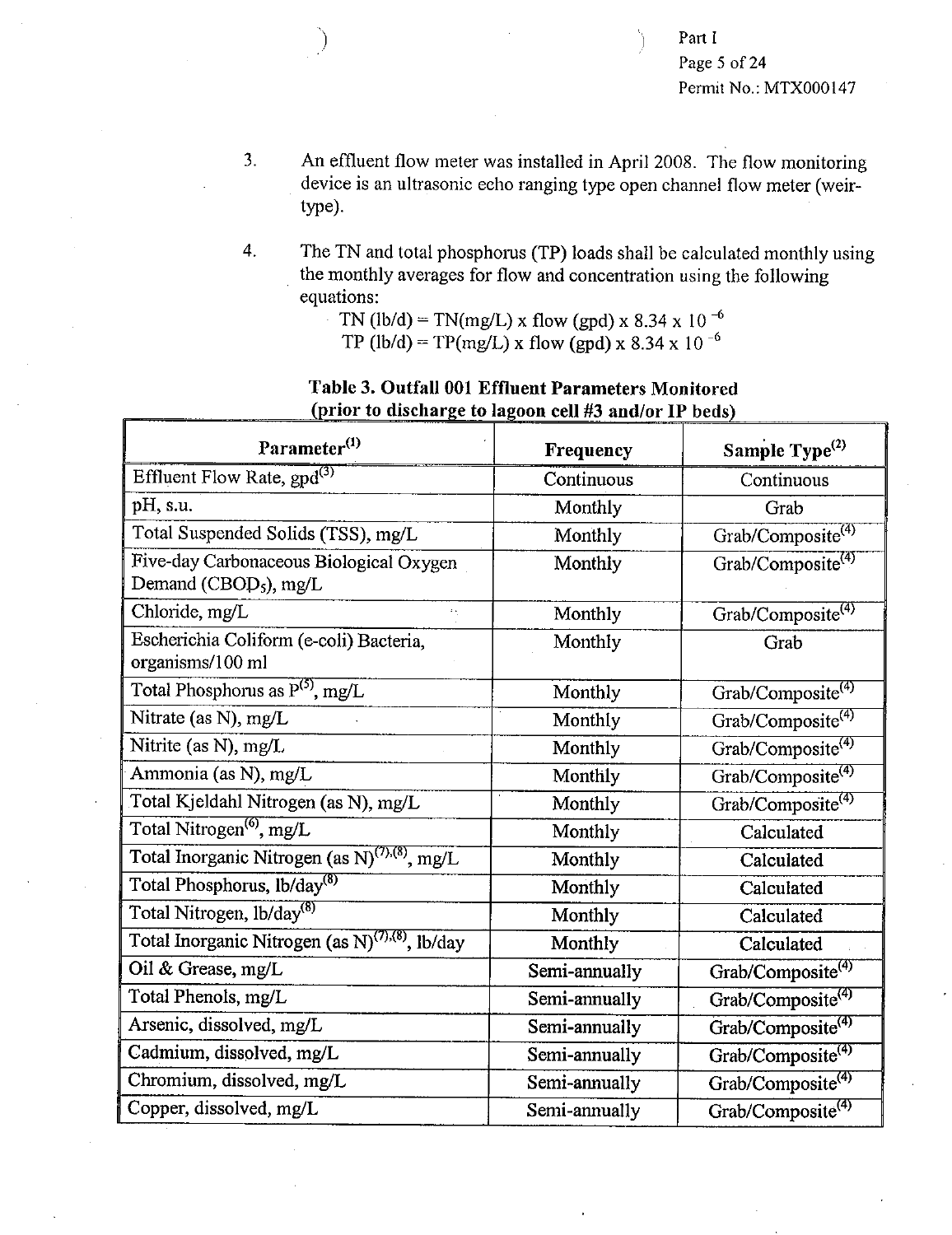Part I

Page 6 of 24 Permit No.: MTX000147

| Lead, dissolved, mg/L     | Semi-annually | Grab/Composite <sup>(4)</sup> |
|---------------------------|---------------|-------------------------------|
| Mercury, dissolved, mg/L  | Semi-annually | Grab/Composite <sup>(4)</sup> |
| Selenium, dissolved, mg/L | Semi-annually | Grab/Composite <sup>(4)</sup> |
| Silver, dissolved, mg/L   | Semi-annually | Grab/Composite <sup>(4)</sup> |
| Zinc, dissolved, mg/L     | Semi-annually | Grab/Composite <sup>(4)</sup> |

(I) Laboratory detection limits must be equal to or less than the required reporting value (RRV) in DEQ-7 (February, 2008) for those parameters where an RRV is specified in DEQ-7.

(2) See definitions in Part VI of this permit.

(3) To be measured by a recorder or totalizing flow meter.<br>(4) Grab samples will be allowed until December 31, 2011

(4) Grab samples will be allowed until December 31, 2011. Thereafter, composite samples will be required.<br>(5) EPA Method 365.1 or equivalent.

(5) EPA Method 365.1 or equivalent.<br>(6) Total Nitrogen (TN) is the sum of

(6) Total Nitrogen (TN) is the sum of nitrate, nitrite and total kjeldahl nitrogen (as N).

(7) Total Inorganic Nitrogen (TIN) is the sum of nitrate, nitrite and ammonia (as N).  $(8)$  See text for calculations.

See text for calculations.

5. As a minimum, upon the effective date of this permit, the constituents in Table 4 shall be monitored at the frequency and with the type of measurement indicated; samples or measurements shall be representative of the volume and nature of the monitored influent wastewater. The reporting period for the constituents in Table 4 is monthly.

#### **Table 4. Outfall 001 Influent Parameters Monitored**

| Parameter                               | Frequency | Sample Type <sup>(1)</sup> |
|-----------------------------------------|-----------|----------------------------|
| Five-day Carbonaceous Biological Oxygen | Monthly   | Composite                  |
| Demand (CBOD <sub>5</sub> ), mg/L       |           |                            |

(1) See definitions in Part VI. of the permit

6. As a minimum, upon the effective date of this permit, the constituents in Table 5 shall be monitored at the frequency and with the type of measurement indicated; samples or measurements shall be representative of the ground water from MW-1, MW-2, MW-3 and MW-4. The reporting period for the constituents in Table 5 is monthly for MW-1 and MW-2. The reporting period for the constituents in Table 5 is quarterly for MW-3 and MW-4.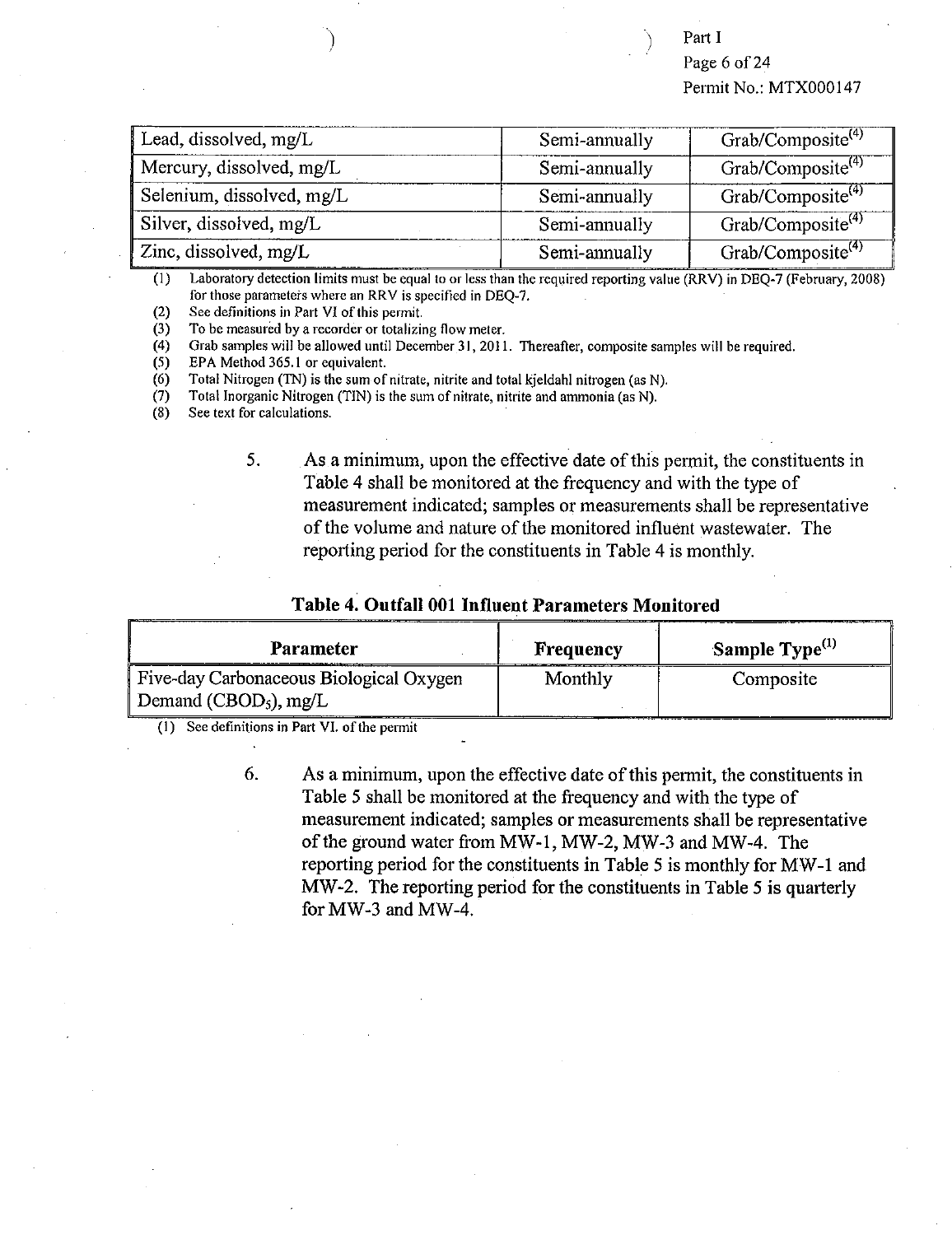Part I Page 7 of 24 Permit No.: MTX000147

### **Table 5. Ground Water Monitoring Parameters for Monitoring Wells MW-I, MW-2, MW-3 and MW-4**

| Parameter                                                   | Frequency                        | Sample Type <sup>(1)</sup> |
|-------------------------------------------------------------|----------------------------------|----------------------------|
| Static Water Level (SWL) (feet below top of casing)         | Monthly/Quarterly <sup>(2)</sup> | Instantaneous              |
| Escherichia Coliform (e-coli) Bacteria, organisms/100<br>ml | Monthly/Quarterly <sup>(2)</sup> | Grab                       |
| Nitrate (as N), mg/L                                        | Monthly/Quarterly <sup>(2)</sup> | Grab                       |
| Ammonia (as N), mg/L                                        | Monthly/Quarterly <sup>(2)</sup> | Grab                       |
| Chloride, mg/L                                              | Monthly/Quarterly <sup>(2)</sup> | Grab                       |

(1) See definitions, Part VI of this permit.

(2) Monthly for MW-1 and MW-2. Quarterly for MW-3 and MW-4

- 6. MW-1 and MW-2 were constructed in 1999 for monitoring the shallow ground water immediately downgradient of outfall 001. MW-3 and W-4 were constructed in 1999 and 2008, respectively, for monitoring the shallow ground water uprgradient of outfall 001.
- 7. Within 60 days of the effective date of this permit the permittee shall submit a copy of the standard operating procedures proposed for monitoring MW-1, MW-2, MW-3 and MW-4. These procedures should address at a minimum, well purging equipment and procedures, sample collection equipment and procedures, equipment decontamination procedures, and sample storage and transportation procedures.

#### **E. Compliance Schedule**

The following compliance schedules in Table 6 apply to this facility. These compliance schedules are in place to protect the quality of the ground water beneath and downgradient of the wastewater discharge. The permittee must provide annual updates to the Department demonstrating that they are performing adequately to meet the compliance schedule deadlines. The annual updates to the DEQ will be due on December 31 of 2010, 2011, and 2012. Upon completion of the compliance schedule the specific parameter in **question shall meet all the applicable effluent limits and/or ground water compliance limits set forth in this permit. As long as the permittee is working towards and meeting the compliance schedule requirements with reasonable due diligence and to the satisfaction of the Department, the Department will not issue violation notices for exceeding the CBOD5 and the Total Inorganic Nitrogen effluent limits in Table 1 of this permit, nor for failing to meet the E-coli bacteria or nitrate ground water compliance limits in Table 2 of this permit.**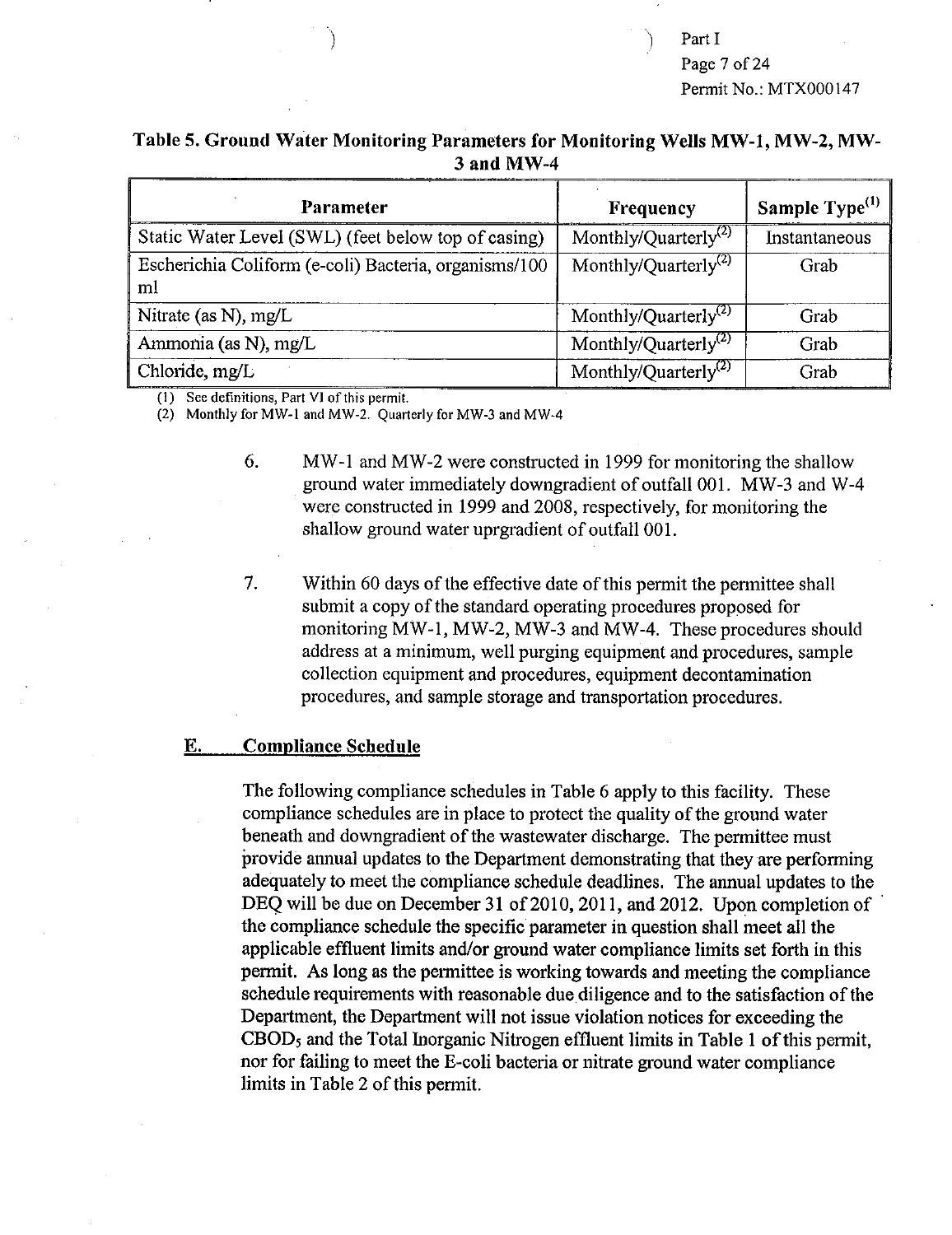# Part I

# Page 8 of 24 Permit No.: MTX000147

| Parameter                      | <b>Start of</b><br>Compliance<br><b>Schedule</b> | Date to secure<br>funding and<br>submit report<br>to DEO<br>outlining<br>funding<br>sources | Date to<br>submit<br>complete<br>plans and<br>specifications<br>to DEQ | Date to have<br>plans and<br>specifications<br>approved by<br><b>DEQ</b> | Date to<br>complete<br>construction<br>and full<br>operation of<br>modifications |
|--------------------------------|--------------------------------------------------|---------------------------------------------------------------------------------------------|------------------------------------------------------------------------|--------------------------------------------------------------------------|----------------------------------------------------------------------------------|
| CBOD <sub>5</sub>              | Effective<br>date of<br>permit                   | August 15,<br>2011                                                                          | July 15, 2012                                                          | December 1,<br>2012                                                      | October 1,<br>2013                                                               |
| Total<br>Inorganic<br>Nitrogen | Effective<br>date of<br>permit                   | August 15,<br>2011                                                                          | July 15, 2012                                                          | December 1,<br>2012                                                      | October 1,<br>2013                                                               |
| E-Coli<br>Bacteria             | Effective<br>date of<br>permit                   | August 15.<br>2011                                                                          | July 15, 2012 <sup>-</sup>                                             | December 1,<br>2012                                                      | October 1,<br>2013                                                               |